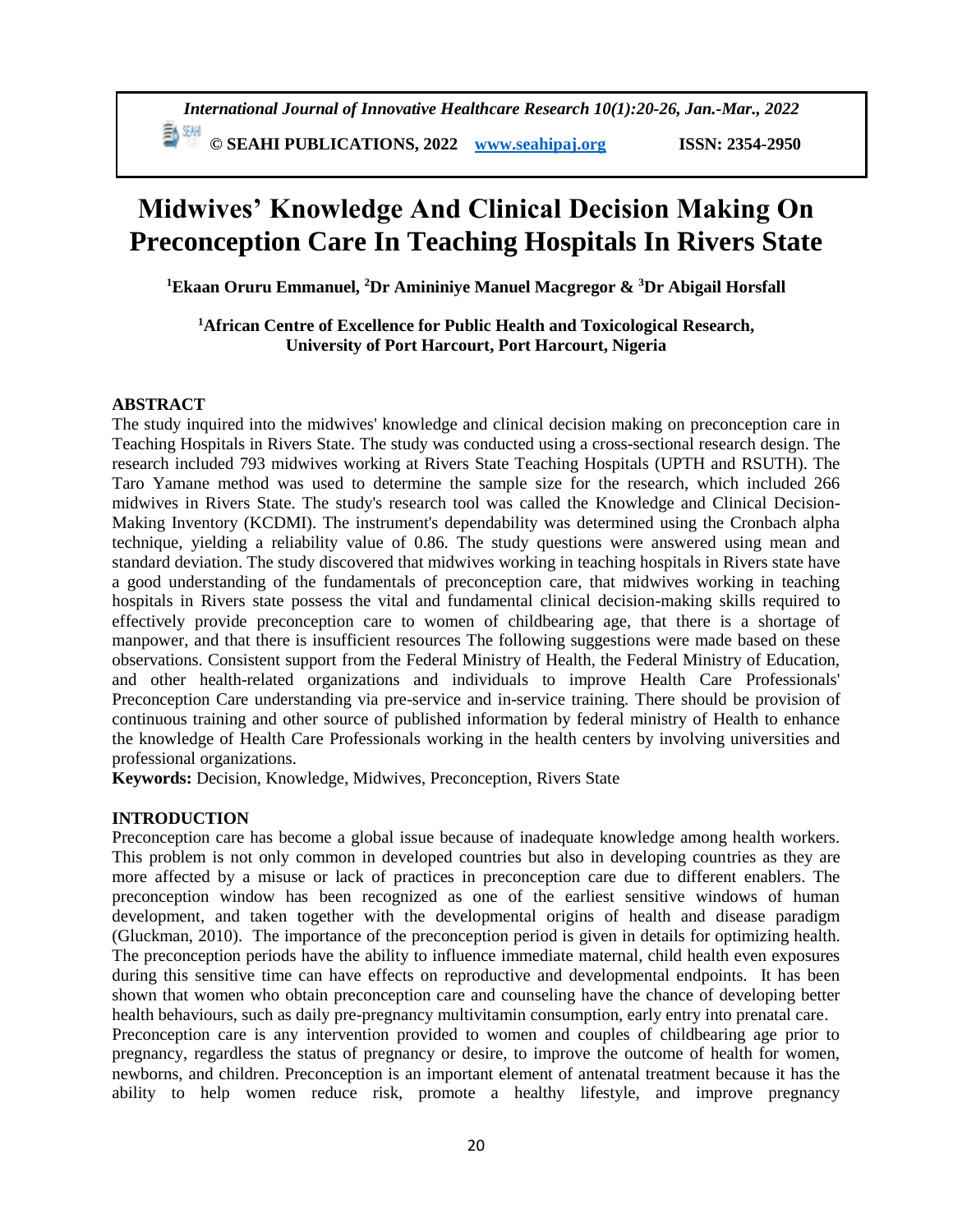readiness (Prashansa & Rojana, 2016). The World Health Organization defined Preconception care (PCC) as the provision of biomedical, behavioral, and social health interventions to women and couples prior to conception (Winifred, 2019). The main goal of preconception care is to improve women's health by reducing the behavioral and environmental factors that contribute to poor pregnancy outcomes. The World Health Organization (WHO, 2015) reports purported that intervening after conception has occurred is usually too late in reducing risk factors which might affect the mother and her unborn child. Preconception care is an important factor in the health of the mother and fetus (Minoo, Nafisehsadat, Zohreh & Mahmud, 2008).

In developing countries, the main causes for death or disabilities of women at a reproductive age are pregnancy and delivery side effects. According to doctors, appropriate counseling and medical examinations prior to pregnancy will reduce many of the side effects of pregnancy and delivery. With the importance of the organogenesis period highlighted, the importance of preconception care as part of primary care in preventive medicine becomes clear. Women who have malnutrition, anemia, infection, hypertension, or other complications prior to pregnancy are more likely to have complications during pregnancy. The goal of preconception care is to protect future parents' health before and during pregnancy and the primary and most important method for public health promotion, in particular in the prevention of congenital disorders, can be considered. Preconception thus contributes effectively to goals 4 and 5 of sustainable development (Reduce child mortality and improving maternal health). Pre-conception care is an organized and comprehensive health care program for women in the identification and reduction of pre-conception reproductive risk by evaluating risk, promoting health and intervention. Midwives can therefore better teach and advise on the importance of pre-conception care.

The role of the midwives is to ensure that both parents are in the physical and emotional most beneficial condition in order to manage pregnancy safely and to obtain a history from prospective parents and to determine whether any problems could affect women or couples in their reproductive health. They can also evaluate the holistic factors that can influence a pregnancy. The best people to provide prenatal care for women in the reproductive age are midwives who constitute core health in their health and clinical systems. In order to ensure successful pregnancy, most midwives can recognize the best time for information and advice to couples. Midwives may have an impact on maternal health and therefore have an effect on family health. Midwifery job has a key role to play in the normal pregnancy and delivery process. Various universal studies have shown that the continuing presence of midwives in pregnancy and childbirth has enhanced maternal and neonatal health and increased maternal satisfaction level. The role of knowledge and clinical decision making are the most factors in terms of suitable and accurate care. Sound and adequate knowledge of preconception care give an average midwife especially clinicians the opportunity to know how to design and handle pregnancy and delivery process.

Another factor in the similitude of knowledge is quality of clinical decision making in medicine which is one of the top value that every midwife needs, because it determines the success or failure of any preconception care. A wrong clinical decision will prevent promotion; weaken resources and cause loss or damage. So understanding the concept of clinical decision making and knowing its models and strategies in order to function properly and promptly is very important for midwives. Midwives must from time to time apply clinical decision making skills given to them by medical personnel, as decision making is important in evaluation.

Clinical decision making is an important part of midwifery practice, constantly used by midwives in order to take care of patients. Clinical decision making is a phenomenon that midwives frequently utilize in some stages of midwifery process. Patient assessment; determining, accepting, or rejecting the possible diagnosis; and selecting best care strategies are the stages of nursing process for which nurses should make decisions (Robinson, 2002). Midwives make important clinical decisions which have a major impact on patient care and the professional performance of sisters. Clinical decision-making covers at least three practice areas as clinicians take diagnosis, surveillance and interventions decisions. Diagnoses are made in order to identify a condition, e.g. its course, distress or seriousness, treatment or prognosis. Diagnoses shall be established for the purpose required. The monitoring mainly focuses on the detection of changes in practice and tends to ask: Does the patient improve or get worse? Does a procedure work?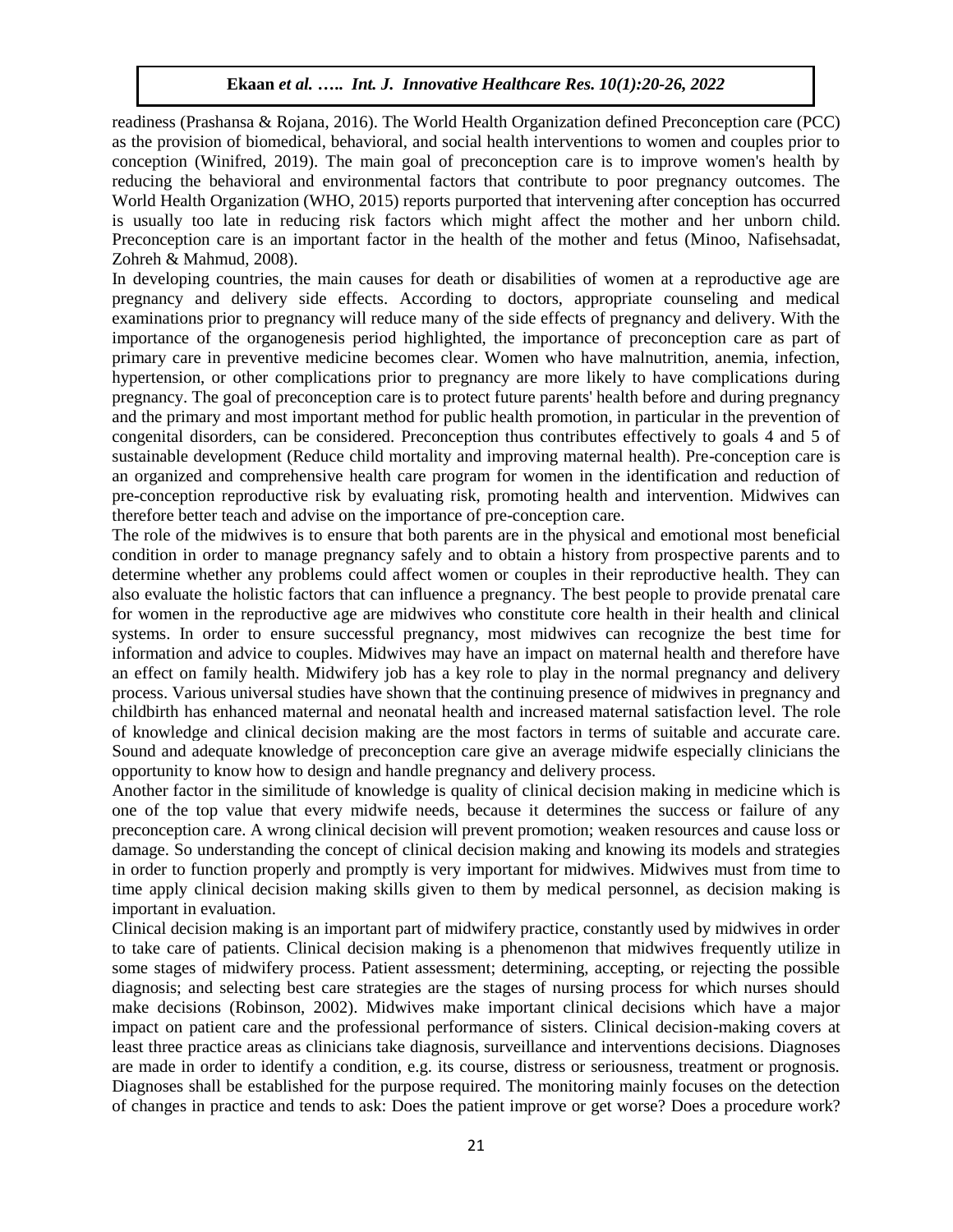Does a particular therapy have cause for revision? Are further diagnostic studies suitable? Intervention decisions support care, therapy and referral options. Magi and Max (2009) defined clinical decision making as a cognitive process concerned with recognition of problems through the cues identification or of relevant clinical features, gathering of data, assimilation, analysis, evaluation and choice, to produce an operational decision. An operational decision is what you do or do not do as a consequence of your judgment. Operational decisions are made in the course of managing and delivering care. Sound clinical decision making and operational decisions depend upon fully informed assessments and astute, analytic judgments. Midwives should be concerned about making their decisions to improve healthcare professionals' accuracy and agreement and ensure professional accountability

Clinical decision making is an index of a smart judgment with a complex stage of clinical problems diagnosis and resolution. This is essential when it comes to patients. Patient management problem (PMP) is a typical example of clinical decision-making; this is a clinical decision-making method. PMP is a reliable means of measuring the ability of clinical decision making which midwives can use to evaluate and score items that could not be evaluated using common clinical methods. PMP might be papered or computerized (Minoo, Nafisehsadat, Zohreh & Mahmud, 2008). Knowledge and clinical decision making among midwives are the most important factors in offering suitable and accurate care in a health system. Considering the importance of preconception as a part of primary care in preventive medicine, the level of knowledge and clinical decision making of midwives cannot be overlooked therefore the goal of this study is to find out midwives' knowledge and clinical decision making on preconception care.

## **Objectives of the Study**

Specifically, the objectives of the study were to;

- 1. determine the knowledge on preconception care among midwives in Teaching Hospitals in Rivers State.
- 2. identify the clinical decision-making skill on preconception care among midwives in Teaching Hospitals in Rivers State.
- 3. ascertain the factors that influence the provision of preconception care among midwives in Teaching Hospitals in Rivers State.

#### **METHODOLOGY**

This study adopted cross sectional research design with a population which consisted of all the seven hundred and ninety-three (793) midwives in Teaching Hospitals in Rivers State. A sample of 266 midwives were selected using purposive sampling technique. The instrument for this study was Knowledge and clinical decision-making Inventory (KCDMI), modified from instruments of Uprety and Kalikotay (2019). The instrument ((KCDMI) was relatedly structured but with more items. However, 30 items were structured. The instrument contained two basic sections. Section A and Section B. Section A consisted midwives' demographic data while Section B consisted Knowledge and clinical decisionmaking on preconception care among midwives and consisted of three clusters. Cluster 1, gathered information on the knowledge on preconception care among midwives while cluster II, gathered information on clinical decision-making skill on preconception care among midwives and cluster III gathered information on the factors that influence the provision of preconception care among midwives. The reliability of the inventory for Knowledge and clinical decision-making Inventory (KCDMI) was determined through test retest method and, a reliability coefficient of 0.86 was obtained. Data collected was analyzed using mean and standard deviation. For ethical considerations, the researcher obtained permission letter from the Head of Department where a formal permission was obtained from the Teaching Hospitals.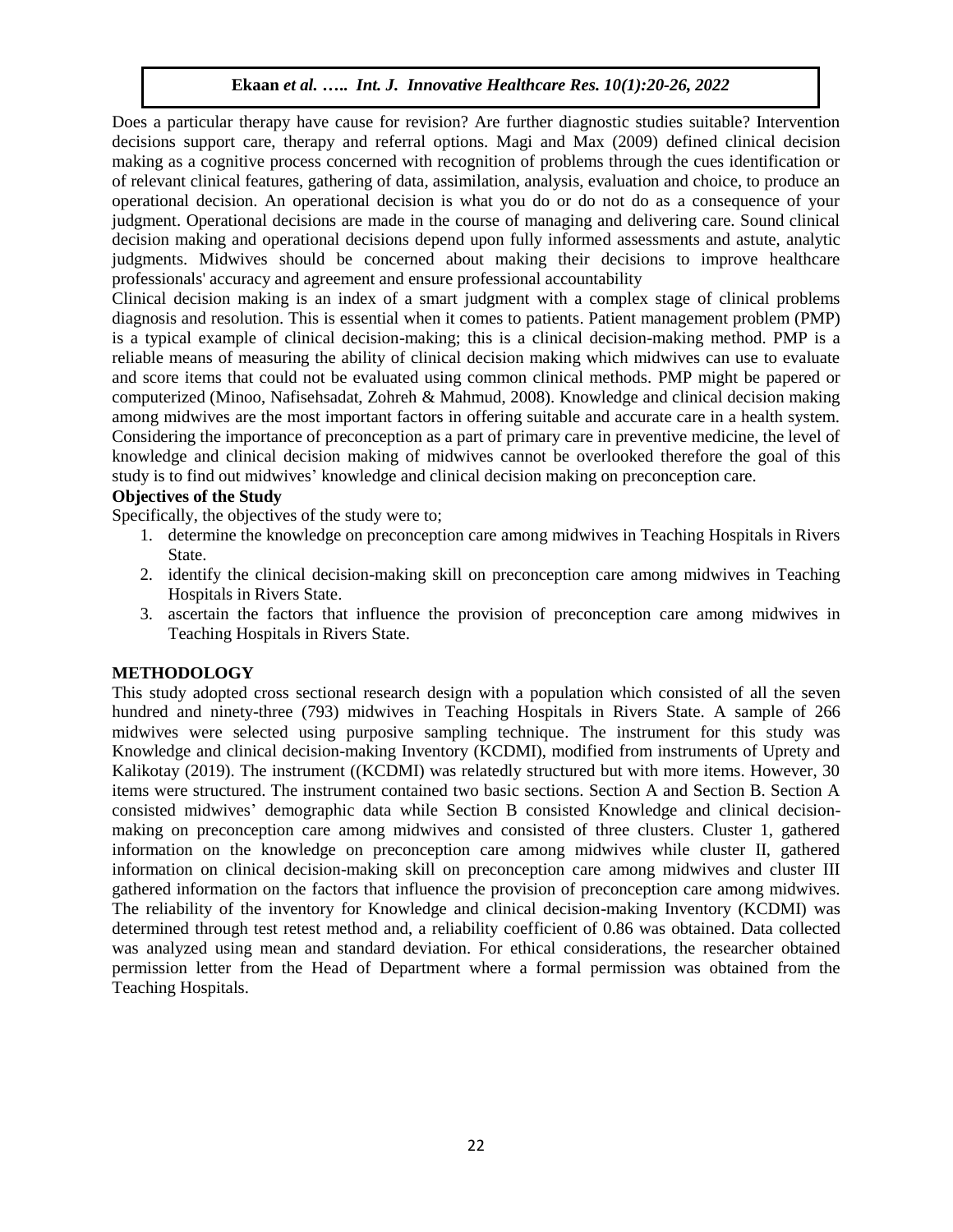#### **RESULTS**

The results of the study are presented below:

**Table 4.1: Mean and standard deviation of knowledge of preconception care**

| S/N            | <b>Item</b>                                                   | <b>Mean</b> | Std.             | <b>Decision</b> |
|----------------|---------------------------------------------------------------|-------------|------------------|-----------------|
|                |                                                               |             | <b>Deviation</b> |                 |
| $\mathbf{1}$   | Women seeking for child spacing require preconception care    | 3.6         | .48972           | Accepted        |
| $\overline{2}$ | Preconception care is offered in family planning clinic       | 3.5         | .57745           | Accepted        |
| 3              | Obese women are at risk of adverse pregnancy outcome          | 3.2         | .63134           | Accepted        |
| 4              | Adolescents are eligible for preconception care               | 3.1         | .81272           | Accepted        |
| 5              | Preconception genetic counseling is required by sickle cell   | 3.3         | .96587           | Accepted        |
|                | anaemia clients.                                              |             |                  |                 |
| 6              | The diabetics need preconception counselling                  | 3.4         | .84144           | Accepted        |
| 7              | The chronic hypertensive clients need genetic counseling test | 3.3         | .83684           | Accepted        |
| 8              | Preconception care should start four weeks before conception  | 2.6         | .74945           | Accepted        |
| 9              | Asthmatic women planning pregnancy should avoid ventolin      | 2.5         | .80155           | Accepted        |
|                | ingestion one month prior and after pregnancy                 |             |                  |                 |
| 10             | Regular mild exercise should be recommended for women         | 3.1         | .71877           | Accepted        |
|                | planning for pregnancy.                                       |             |                  |                 |
| 11             | Only tetanus toxoid is recommended for women in               | 2.5         | .90797           | Accepted        |
|                | pregnancy                                                     |             |                  |                 |
| 12             | Early identification of diseases and treatment reduce the     | 3.7         | .55791           | Accepted        |
|                | occurrence of adverse pregnancy outcome                       |             |                  |                 |
| 13             | All women of reproductive age should take folic acid daily    | 3.1         | .91043           | Accepted        |
| 14             | Women in their first trimester should avoid exposure to       | 3.7         | .68157           | Accepted        |
|                | environmental hazard or toxins e.g. mercury, lead.            |             |                  |                 |
| 15             | Infertility screening and management is not the concern of    | 1.8         | .83484           | Rejected        |
|                | preconception care                                            |             |                  |                 |

An observation of the table above which displays the analysis result of the midwives in Teaching Hospitals in Rivers State level of knowledge of preconception care revealed that items 1-15 have mean values of 3.6, 3.5, 3.2, 3.1, 3.3, 3.4, 3.3, 2.6, 2.5, 3.1, 2.5, 3.7, 3.1, 3.7, and 1.8 respectively. Using our already established assumption which pegged our criterion mean at 2.5; items 1-14possess mean values which are above the criterion hence were accepted while item 15 mean value is beneath it hence was rejected.

The implication of these mean values is that midwives in Teaching hospitals in Rivers State agreed that women seeking for child spacing require preconception care; preconception care is offered in family planning clinic; Obese women are at risk of adverse pregnancy outcome; adolescents are eligible for preconception care; preconception genetic counseling is required by sickle cell anaemia clients; the diabetics need preconception counselling. They also agreed that the chronic hypertensive clients need genetic counseling test; preconception care should start four weeks before conception; asthmatic women planning pregnancy should avoid ventol in ingestion one month prior and after pregnancy; regular mild exercise should be recommended for women planning for pregnancy.

Furthermore, they agreed that only tetanus toxoid is recommended for women in pregnancy; early identification of diseases and treatment reduce the occurrence of adverse pregnancy outcome; all women of reproductive age should take folic acid daily; women in their first trimester should avoid exposure to environmental hazard or toxins e.g. mercury, lead. They disagreed that infertility screening and management is not the concern of preconception care.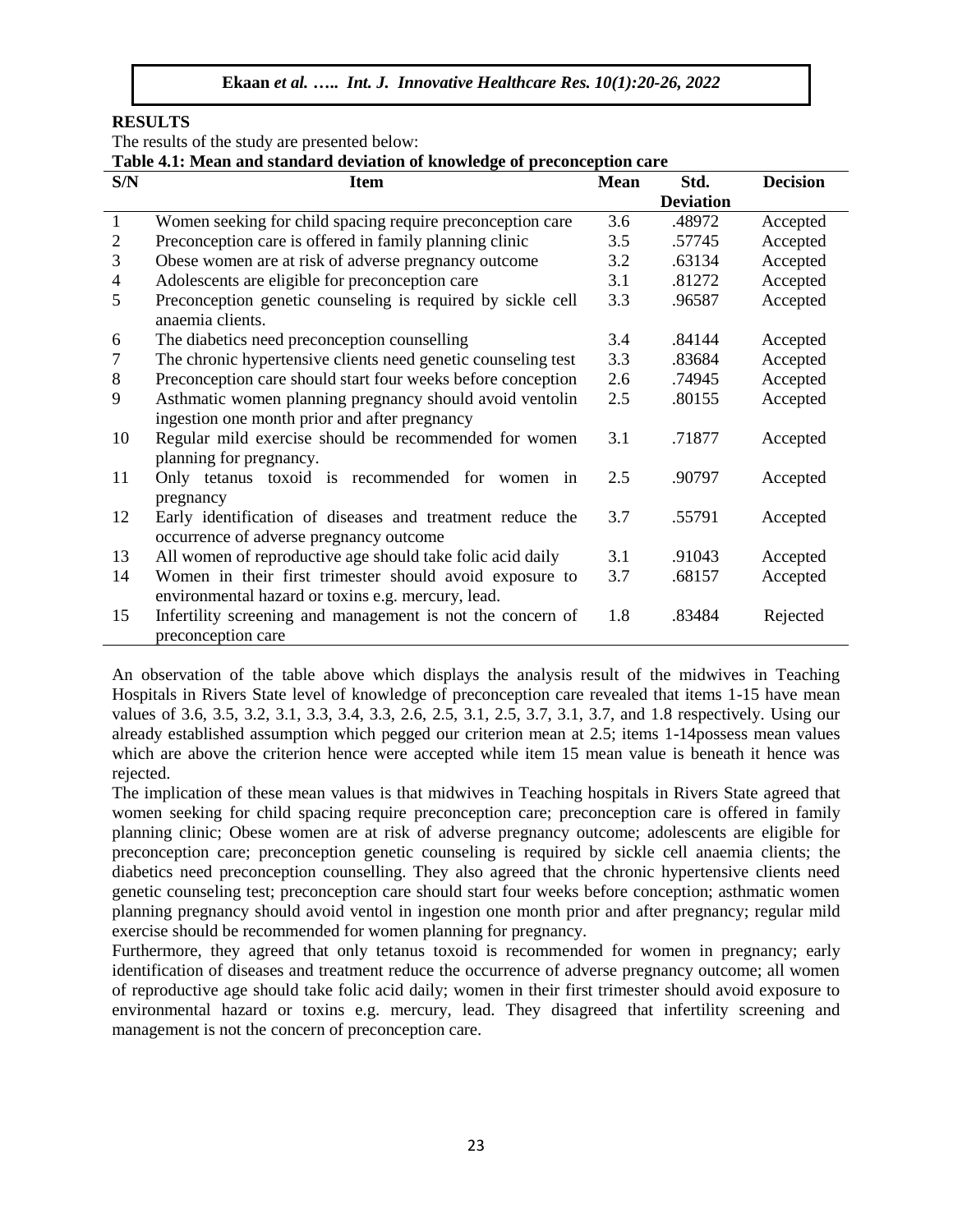**Ekaan** *et al.* **…..** *Int. J. Innovative Healthcare Res. 10(1):20-26, 2022*

| S/N            | Item                                                                                   | <b>Mean</b> | -<br>Std.        | <b>Decision</b> |
|----------------|----------------------------------------------------------------------------------------|-------------|------------------|-----------------|
|                |                                                                                        |             | <b>Deviation</b> |                 |
|                | Providing basic nursing care                                                           | 3.4         | .63290           | Accepted        |
| 2              | Making decisions to change patient medication.                                         | 2.9         | .82733           | Accepted        |
| 3              | Informing patients about their medical conditions                                      | 3.4         | .74706           | Accepted        |
| $\overline{4}$ | Providing psychological support to post natal women is the<br>midwife's responsibility | 3.6         | .49525           | Accepted        |
|                | Midwives should provide safe environment to provide                                    | 3.5         | .57778           | Accepted        |
|                | preconception care                                                                     |             |                  |                 |
| 6              | Arranging patients' investigations is midwife's role                                   | 2.4         | .74671           | Rejected        |

|  | Table 4.2: Mean and standard deviation of level of clinical decision making skill of midwives |  |  |  |
|--|-----------------------------------------------------------------------------------------------|--|--|--|
|--|-----------------------------------------------------------------------------------------------|--|--|--|

An observation of the table above which displays the analysis result of the midwives in Teaching Hospitals in Rivers State level of clinical decision making skill on preconception care revealed that items 1-6 have mean values of 3.4, 2.9, 3.4, 3.6, 3.5 and 2.4 respectively. Using our already established assumption which pegged our criterion mean at 2.5; items 1-5 possess mean values which are above the criterion hence were accepted while item 6 mean value is beneath it hence was rejected.

The implication of these mean values is that midwives in Teaching hospitals in Rivers State affirmed that; they provide basic nursing care; they make decisions to change patient medication; they inform patients about their medical conditions; providing psychological support to post natal women is the midwife's responsibility; and midwives should provide safe environment to provide preconception care.

Furthermore, they rejected the notion that arranging patients' investigations is a midwife's role.

| S/N | <b>Item</b>                                                                         | <b>Mean</b> | Std.             | <b>Decision</b> |
|-----|-------------------------------------------------------------------------------------|-------------|------------------|-----------------|
|     |                                                                                     |             | <b>Deviation</b> |                 |
|     | My health facility does not have a written protocol<br>regarding preconception care | 2.3         | .87335           | Rejected        |
| 2   | Preconception care is provided in the hospital where I<br>practice                  | 3.2         | .63969           | Accepted        |
| 3   | Midwives are not properly remunerated                                               | 2.7         | .81750           | Accepted        |
| 4   | There is not enough time to provide preconception care                              | 2.1         | .59606           | Rejected        |
| 5   | In this practice population planning for pregnancy often<br>does not happen         | 2.0         | .67445           | Rejected        |
| 6   | I am not the most suitable person to offer preconception<br>care                    | 1.8         | .69781           | Rejected        |
| 7   | There are no enough resources to work with                                          | 2.8         | .79632           | Accepted        |
| 8   | Shortage of midwives to provide preconception care                                  | 2.6         | .79534           | Accepted        |
| 9   | Lack of proper supervision of junior midwives by the<br>seniors.                    | 2.4         | .80459           | Rejected        |

**Table 4.3: Mean and standard deviation of factors that influence the assessment of preconception care in Teaching Hospitals in Rivers State**

An observation of the table above which displays the analysis result of the factors that influence the provision of preconception care among midwives in Teaching Hospitals in Rivers State revealed that items 1-9 have mean values of 2.3, 3.2, 2.7, 2.1, 2.0, 1.8, 2.8, 2.6, and 2.4 respectively. Using our already established assumption which pegged our criterion mean at 2.5; items 2, 3, 7 and 8 possess mean values which are above the criterion hence were accepted while items 1, 4, 5, 6, and 9 mean values are beneath it hence were rejected.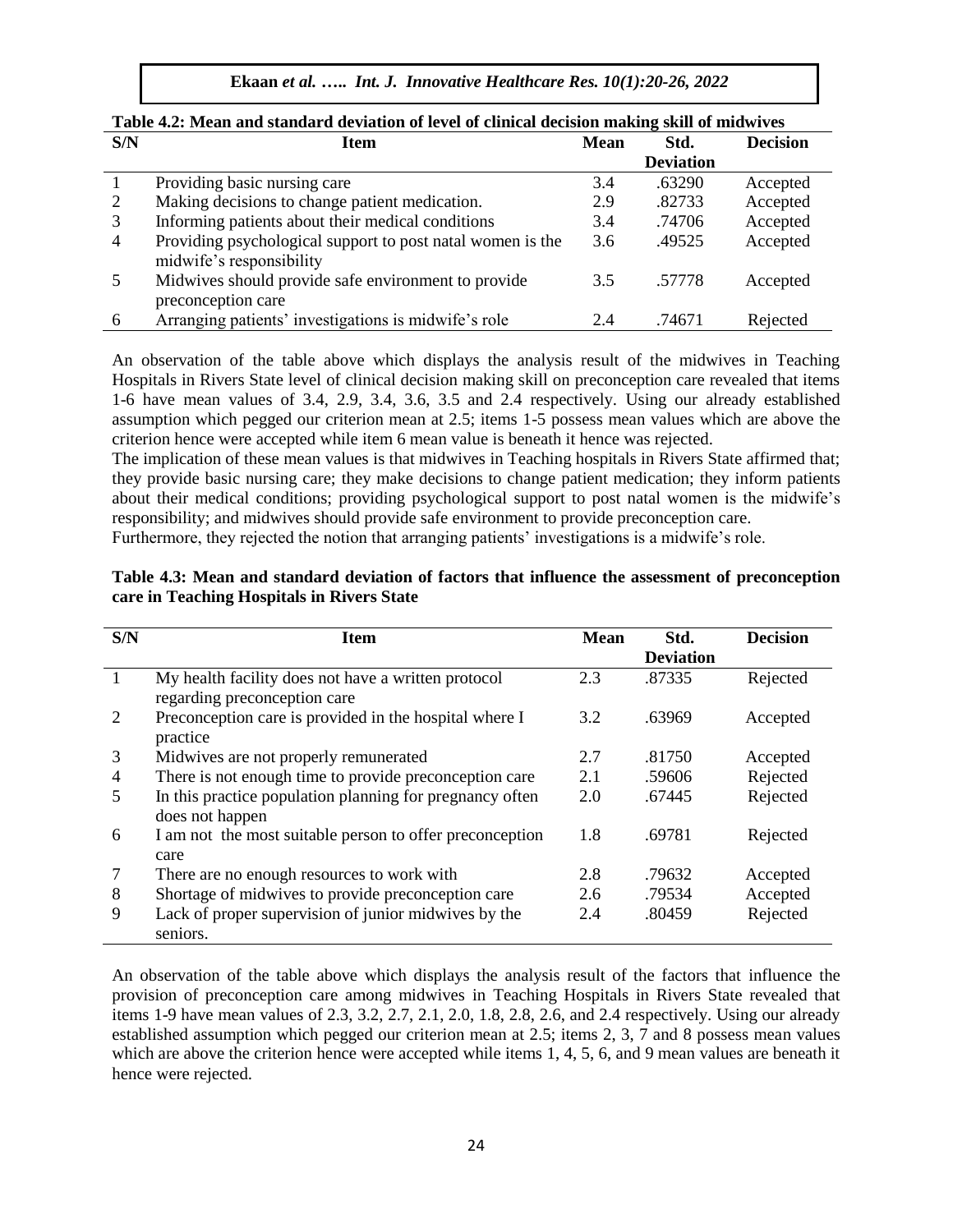The implication of these mean values is that midwives in Teaching hospitals in Rivers State agreed that; preconception care is provided in the hospital where they practice; midwives are not properly remunerated in their hospital; there are no enough resources to work with at their hospital; and there is shortage of midwives to provide preconception care at their hospital.

Furthermore, they disagreed with the notions that their health facility does not have a written protocol regarding preconception care; there is not enough time to provide preconception care at their facility; population planning practice for pregnancy does not happen at their hospital; they are not the most suitable person to offer preconception care; and that there is lack of proper supervision of junior midwives by the seniors at their hospital.

#### **DISCUSSION OF FINDINGS**

From the analysis presented in table 4.1; it can be deduced that midwives working at teaching hospitals in Rivers state have a good knowledge of the fundamentals of preconception care. This conclusion is grounded in the fact that the midwives know the characteristics of individuals that must undergo preconception care, the kind of cares that constitutes preconception care, and also the benefits of preconception care. This finding affirms the findings of Uprety and Kalikotay (2019) in their investigation of the knowledge on preconception care among bachelor level nursing students and reported that 9.4%had adequate level of knowledge, 85.9% had moderate level of knowledge. Furthermore, finding also confirmed the conclusion of Kassa, Human and Gemeda (2018) who reported that 31% of the healthcare providers demonstrated a good level of knowledge on preconception care after examining the knowledge of preconception care among healthcare providers working in public health institutions in Hawassa, Ethiopia.

From the analysis presented in table 4.2; the study revealed that midwives working at teaching hospitals in Rivers state possess the vital and fundamental clinical decision making skills needed to effectively provide preconception care to women. This conclusion is grounded in the fact that the midwives have always provided preconception care services to women at their hospitals and have a good command of the skills needed to perform all the necessary procedure, test involved in preconception care. This finding affirms the findings of Packguhar, Nekui, Khakbazan, and Mahmudi (2009) who conducted a study on the midwifery students' knowledge and clinical decision making skills about preconception care and concluded that the knowledge and decision making skills of midwives were in an average level.

From the analysis presented in table 4.3; the finding was able to ascertain that the major factors that negatively influence the delivery of preconception care by midwives working at teaching hospitals in Rivers state are shortage of manpower, inadequate resources, and poor remuneration. This finding confirms the finding of Goossens et al (2018) who conducted a study on the barriers and facilitators at multiple levels that influence the provision of preconception care by health care providers and opined that limited resources and poor remuneration among other factors influenced the provision of preconception care.

#### **CONCLUSIONS**

In conclusion, the findings of this study demonstrated that midwives working in teaching hospitals in Rivers State have good knowledge of the fundamentals of preconception care, and they possess the vital and fundamental clinical decision making skills needed to effectively provide preconception care to women of child bearing age. All necessary preconception care is being provided to women who visit the hospital in Rivers State before conception. But then, even though the midwives and nurses have the required knowledge on preconception care, they still have major challenges facing them in the course of delivering preconception care to women such as shortage of manpower, inadequate resources, poor remuneration and lack of awareness on preconception care were some of the factors identified by the midwives to negatively affect the provision of proper preconception care at the teaching hospitals in Rivers State.